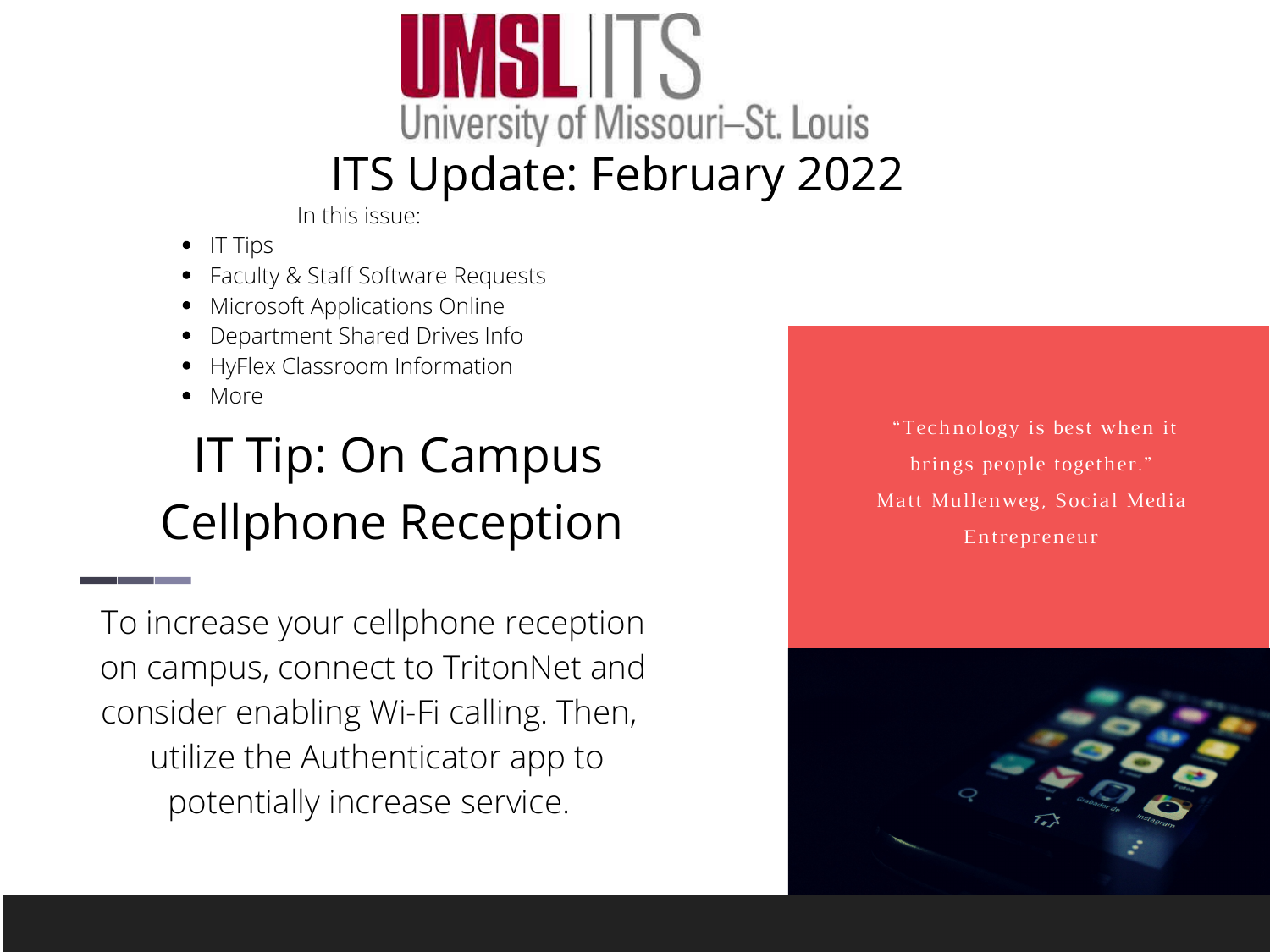## Working Remotely? Use the Microsoft Online Apps today!



Did you know you can access the same applications like Microsoft Teams, Word, Excel, and more remotely just like you would on campus?

Log on to <u>portal.office.com</u> using your University credentials to have a mirrored user experience. You may also access the same applications on campus using the online portal. Remember, please do not store university data on your personal devices.

For more remote work technology options and solutions, visit <https://www.umsl.edu/technology/remote-work-FAQ.html>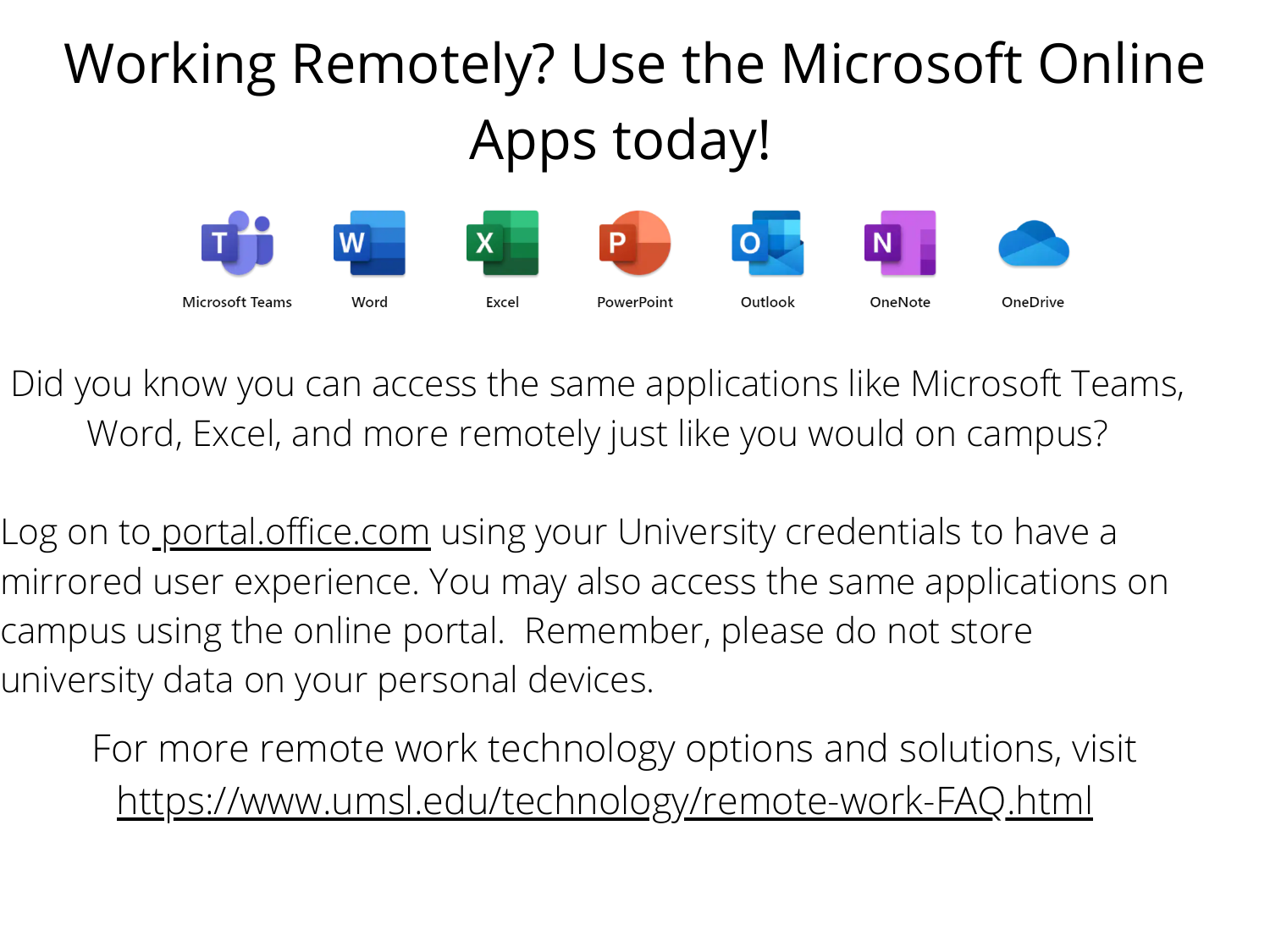### HyFlex Classrooms

Contributed by Christopher Boyce, Instructional Support

The new normal. Unprecedented times. Front-line heroes…. A lot of buzzwords have flooded our everyday life in the last 24 months. In the educational world, one such term that has gained significant traction is the concept of going HyFlex. Those in the industry understand what that means, but how has UMSL risen to the occasion?

Nearly two dozen rooms across North and South Campus were recently retrofitted in an effort to allow for the seamless integration of delivery content and participant interaction to an ever-changing line-up of remote and on-campus students.

HyFlex rooms were redesigned with high-end cameras with tracking technology, enhanced audio equipment, device sharing capabilities, and annotative hardware. These were all in mind during design for mixed-use for both synchronous and asynchronous environments and flexibility. Jennifer Moehrle, professor in UMSL's prestigious CoBA program had the following to say "The rooms I came back to in the fall were so much more useful than when we pivoted away from campus. The flexibility and resources provided will allow us to continue to meet students' needs in a variety of ways."

UMSL ITS strives to provide the means for successful classroom learning, whether it be in the classroom, at home, or a mixture of both. Feedback is always critical and appreciated.

For more information about any of these rooms, please contact Instructional Support at ic@umsl.edu.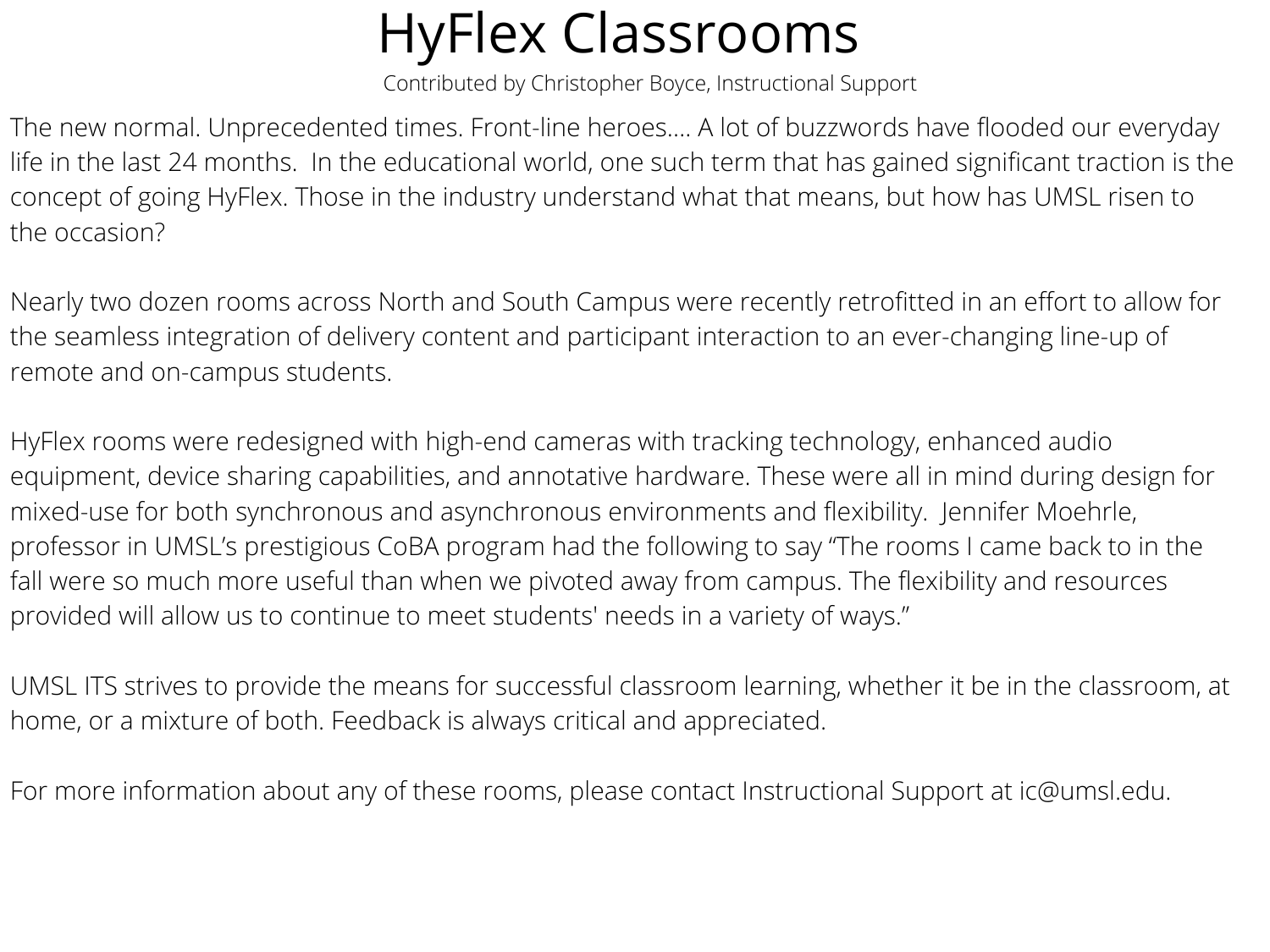Faculty & Staff Section: In Case You Missed It Faculty/Staff Software Requests To provide sufficient testing time and quality control, the deadline to submit requests for software in the Labs and Classrooms for the Academic Year 2022-23 is **May 1, 2022**.

Users may begin the process by submitting a request via the ISS Software Request Cherwell portal page. New software will also require a BPM12004 Approval.

If you have previously requested specialized software in the Classrooms that is no longer needed, please let us know.

For more information, please visit:

<https://www.umsl.edu/technology/iss/Software/index.html> or email ic@umsl.edu.